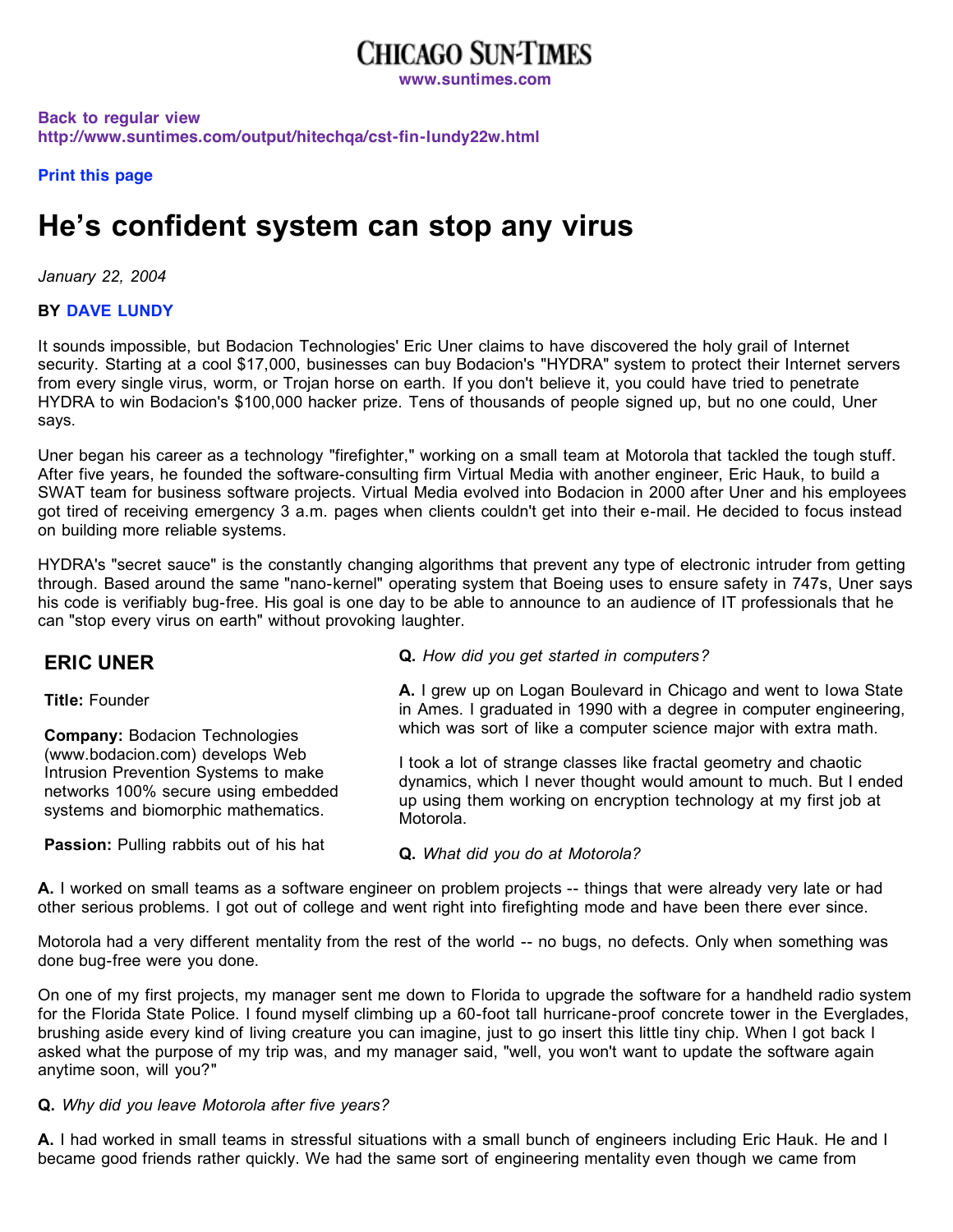different backgrounds. We actually went from project to project together by choice, and in 1995 we left to start Virtual Media.

#### **Q.** *What led you to want to start your own company?*

**A.** I thought at the time I had no entrepreneurial spirit that I was aware of, and I was extremely happy at Motorola. I can't really put my finger on why I left -- I just did.

It's funny. After I founded Virtual Media, I went back to see my old friends in Iowa and they congratulated me for achieving my goal of building my own business. But I don't remember saying anything like that at all when I was in school. I remember mostly just being broke, siphoning gas out of cars in a junkyard so I could get to and from school.

Apparently there is some kind of entrepreneurial spirit that comes to you when you're broke, just because you're very hungry. That spirit serves you well as an entrepreneur.

#### **Q.** *What was the idea behind Virtual Media?*

**A.** Eric and I had so much fun working in firefighting mode that we decided we wanted to be a software SWAT team. We built a really good reputation, but when the Internet took off we found ourselves doing a lot of system administration work, where we were getting paged at 3 a.m. because people couldn't check their e-mail.

We started running out of time to develop software and finally reached our breaking point in 2000.

#### **Q.** *What was the idea behind Bodacion?*

**A.** We thought we would take the knowledge we gained from working on embedded systems like cellular phones, radios, pagers and other kinds of small devices, combine that with a development methodology, and try to solve our own problems. The whole thing was designed to make [technology] more reliable and keep people from getting paged at 3 o'clock in the morning. We would then make our own products.

The secret sauce in almost everything we do is these algorithms we developed. We call them "bodacions." The algorithms generate special numbers that have no connection to each other and no pattern. This is the holy grail of mathematics and very important to cryptography. We have used them in projects from remote programming, ISDN cameras, and in our government-approved cryptography for generating very random numbers.

#### **Q.** *How did Bodacion get focused on security?*

**A.** We started off using our algorithms not for security, but to detect errors or anomalies in our systems. We realized the security implications of our products one day when retired Gen. Michael Davidson showed up in our conference room and told us we were thinking about our product all wrong. He said, "You don't have a product that's reliable, you have a product that's secure." All of a sudden we realized the two of them are the same thing.

Since then we've moved in a lot of government circles. When we briefed the White House, I called my mom from the White House lawn.

#### **Q.** *What is HYDRA?*

**A.** HYDRA is a Web intrusion prevention system that uses constantly changing algorithms to protect servers. We named it HYDRA because it constantly adapts. The codes disappear as soon as the unit is powered off or probed or analyzed or disassembled.

HYDRA will stop viruses, worms, Trojan horses, all the network attacks from ever getting to Web servers. It doesn't need to be updated. Put it in your server closet, forget it's there. That's the concept.

HYDRA also has a lot of reliability because our operating system is very small and testable. It's just under 13,000 lines of code, compared to 1.5 million for Linux or 50 million for Windows. HYDRA uses the same nano-kernel -- that's the term for operating systems in the embedded systems world -- that Boeing uses on its 700 series airplanes. It's actually certified to operate in an environment where any failure or error would cause loss of life. So when we tell people our system has no bugs, and they say bug-free code is impossible, I tell them there are hundreds of 747s in the air right now that can say otherwise.

Q. If HYDRA is so incredible at stopping every single problem, why isn't it on every server on the planet?